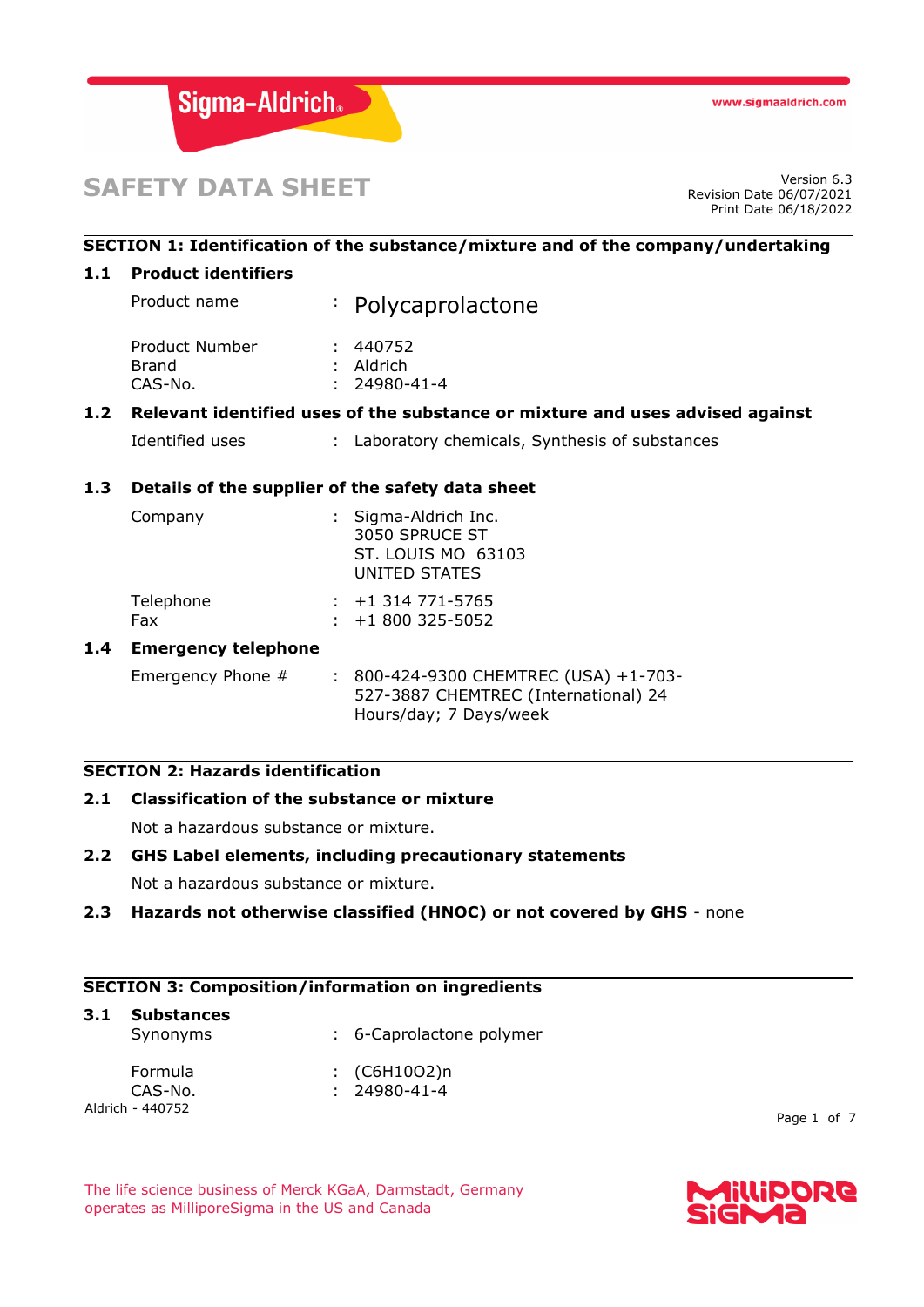No components need to be disclosed according to the applicable regulations.

#### **SECTION 4: First aid measures**

#### **4.1 Description of first-aid measures**

#### **If inhaled**

After inhalation: fresh air.

#### **In case of skin contact**

In case of skin contact: Take off immediately all contaminated clothing. Rinse skin with water/ shower.

#### **In case of eye contact**

After eye contact: rinse out with plenty of water. Remove contact lenses.

#### **If swallowed**

After swallowing: make victim drink water (two glasses at most). Consult doctor if feeling unwell.

## **4.2 Most important symptoms and effects, both acute and delayed**

The most important known symptoms and effects are described in the labelling (see section 2.2) and/or in section 11

**4.3 Indication of any immediate medical attention and special treatment needed** No data available

## **SECTION 5: Firefighting measures**

#### **5.1 Extinguishing media**

#### **Suitable extinguishing media**

Water Foam Carbon dioxide (CO2) Dry powder

#### **Unsuitable extinguishing media**

For this substance/mixture no limitations of extinguishing agents are given.

#### **5.2 Special hazards arising from the substance or mixture**

Carbon oxides

Combustible.

Vapors are heavier than air and may spread along floors. Forms explosive mixtures with air on intense heating. Development of hazardous combustion gases or vapours possible in the event of fire.

#### **5.3 Advice for firefighters**

In the event of fire, wear self-contained breathing apparatus.

#### **5.4 Further information**

Prevent fire extinguishing water from contaminating surface water or the ground water system.

Aldrich - 440752

Page 2 of 7

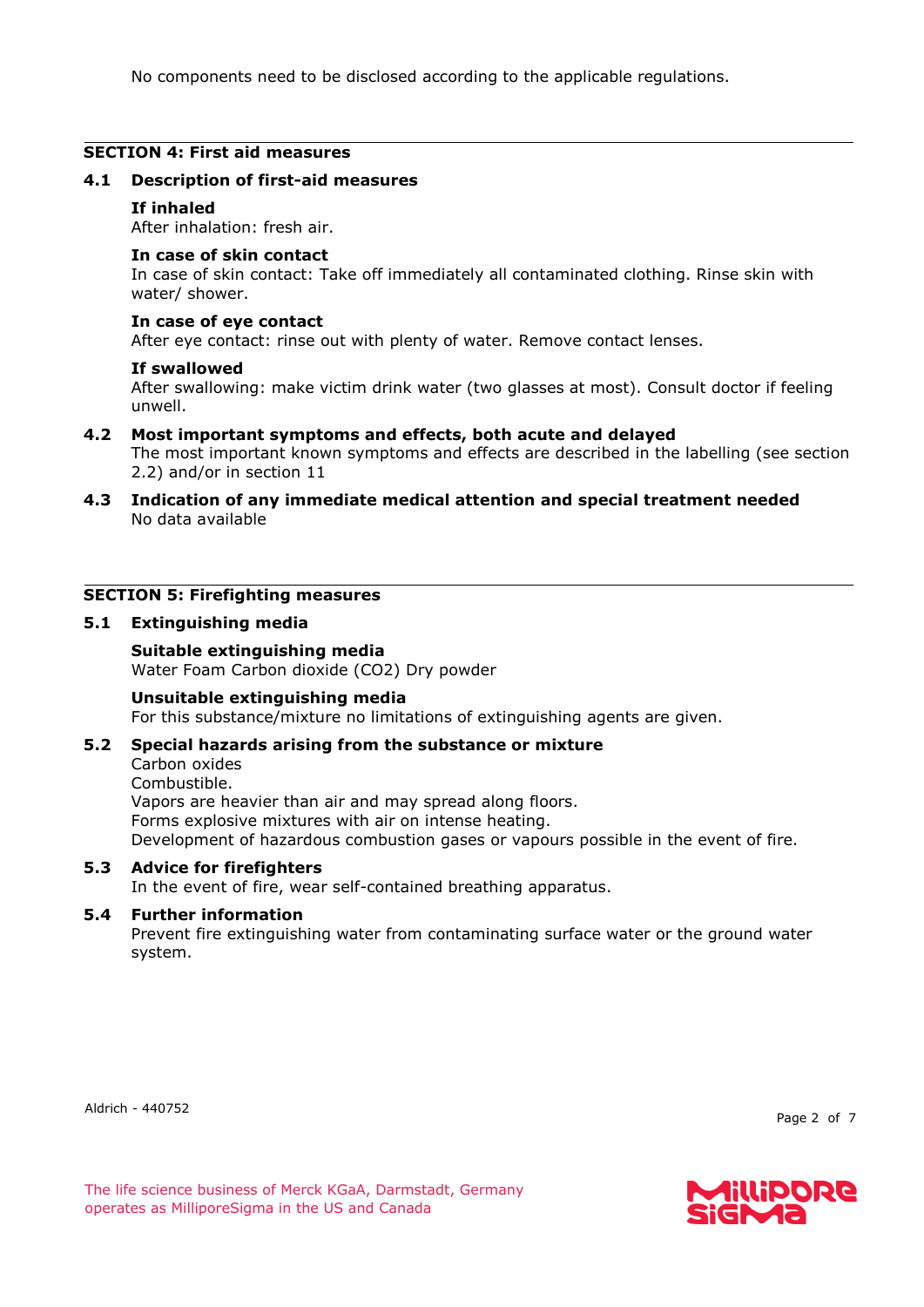#### **SECTION 6: Accidental release measures**

**6.1 Personal precautions, protective equipment and emergency procedures** Advice for non-emergency personnel: Avoid inhalation of dusts. Evacuate the danger area, observe emergency procedures, consult an expert. For personal protection see section 8.

## **6.2 Environmental precautions**

Do not let product enter drains.

**6.3 Methods and materials for containment and cleaning up**

Cover drains. Collect, bind, and pump off spills. Observe possible material restrictions (see sections 7 and 10). Take up dry. Dispose of properly. Clean up affected area. Avoid generation of dusts.

**6.4 Reference to other sections** For disposal see section 13.

## **SECTION 7: Handling and storage**

**7.1 Precautions for safe handling** For precautions see section 2.2.

## **7.2 Conditions for safe storage, including any incompatibilities**

## **Storage conditions**

Tightly closed. Dry. Storage class (TRGS 510): 11: Combustible Solids

**7.3 Specific end use(s)** Apart from the uses mentioned in section 1.2 no other specific uses are stipulated

## **SECTION 8: Exposure controls/personal protection**

#### **8.1 Control parameters**

**Ingredients with workplace control parameters** Contains no substances with occupational exposure limit values.

#### **8.2 Exposure controls**

#### **Appropriate engineering controls**

Change contaminated clothing. Wash hands after working with substance.

#### **Personal protective equipment**

#### **Eye/face protection**

Use equipment for eye protection tested and approved under appropriate government standards such as NIOSH (US) or EN 166(EU). Safety glasses

#### **Skin protection**

Handle with impervious gloves.

This recommendation applies only to the product stated in the safety data sheet, supplied by us and for the designated use. When dissolving in or mixing with other substances and under conditions deviating from those stated in EN374 please contact the supplier of CE-approved gloves (e.g. KCL GmbH, D-36124 Eichenzell, Internet: www.kcl.de).

Aldrich - 440752

Page 3 of 7

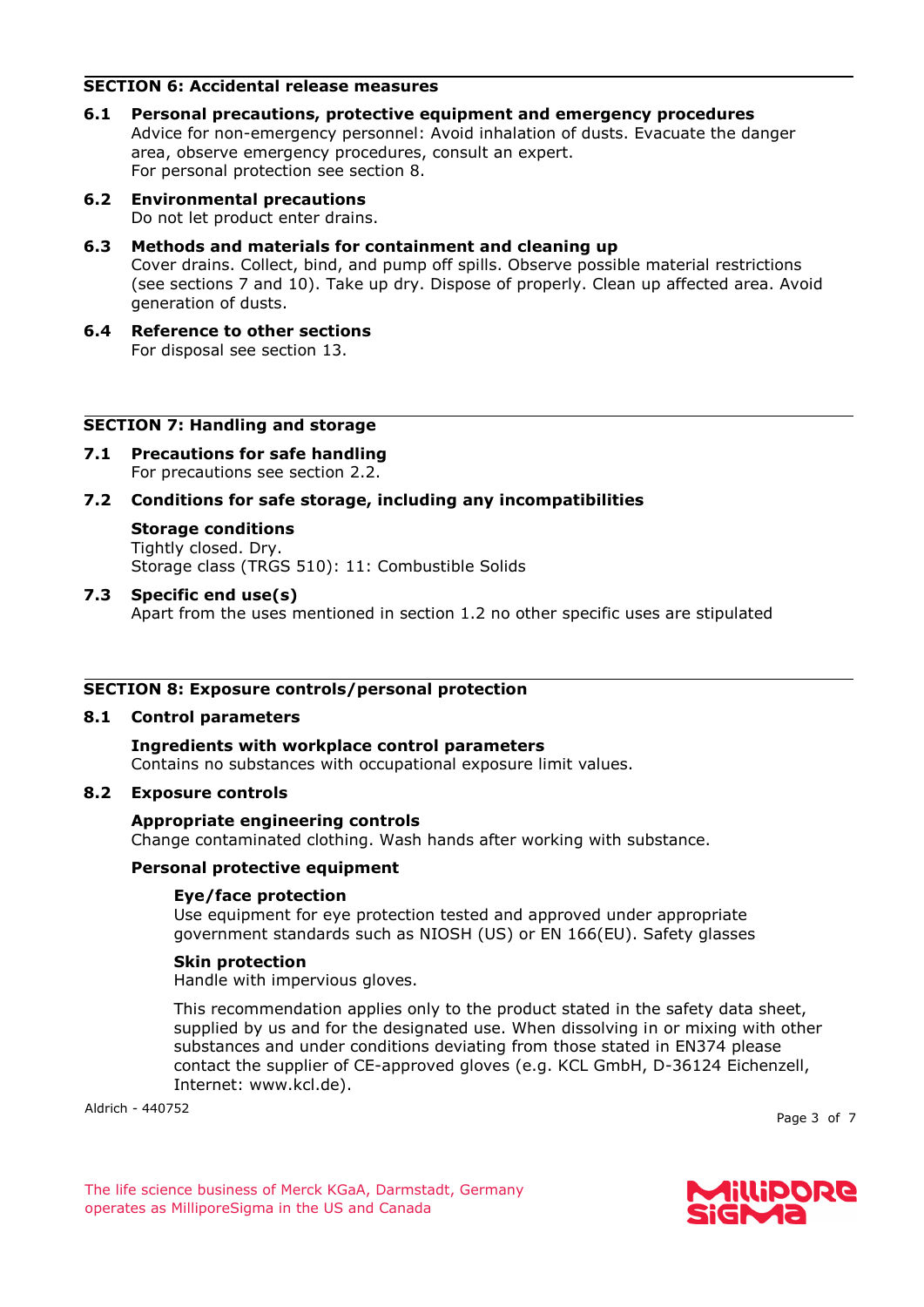Full contact Material: Nitrile rubber Minimum layer thickness: 0.11 mm Break through time: 480 min Material tested: KCL 741 Dermatril® L

Splash contact Material: Nitrile rubber Minimum layer thickness: 0.11 mm Break through time: 480 min Material tested: KCL 741 Dermatril® L

#### **Respiratory protection**

required when dusts are generated. Our recommendations on filtering respiratory protection are based on the following standards: DIN EN 143, DIN 14387 and other accompanying standards relating to the used respiratory protection system.

## **Control of environmental exposure**

Do not let product enter drains.

## **SECTION 9: Physical and chemical properties**

#### **9.1 Information on basic physical and chemical properties**

| a)        | Appearance                                         | Form: flakes<br>Color: dark violet  |
|-----------|----------------------------------------------------|-------------------------------------|
| b)        | Odor                                               | No data available                   |
| c)        | Odor Threshold                                     | No data available                   |
| d)        | рH                                                 | No data available                   |
| e)        | Melting<br>point/freezing point                    | Melting point/range: 60 °C (140 °F) |
| f)        | Initial boiling point<br>and boiling range         | No data available                   |
| g)        | Flash point                                        | > 110 °C (> 230 °F)                 |
| h)        | Evaporation rate                                   | No data available                   |
| i)        | Flammability (solid,<br>gas)                       | No data available                   |
| j)        | Upper/lower<br>flammability or<br>explosive limits | No data available                   |
| k)        | Vapor pressure                                     | No data available                   |
| $\vert$ ) | Vapor density                                      | No data available                   |
| m)        | Relative density                                   | No data available                   |
| n)        | Water solubility                                   | No data available                   |
| $\circ$ ) | Partition coefficient:<br>n-octanol/water          | No data available                   |
| p)        | Autoignition                                       | No data available                   |
|           |                                                    |                                     |

Aldrich - 440752

Page 4 of 7

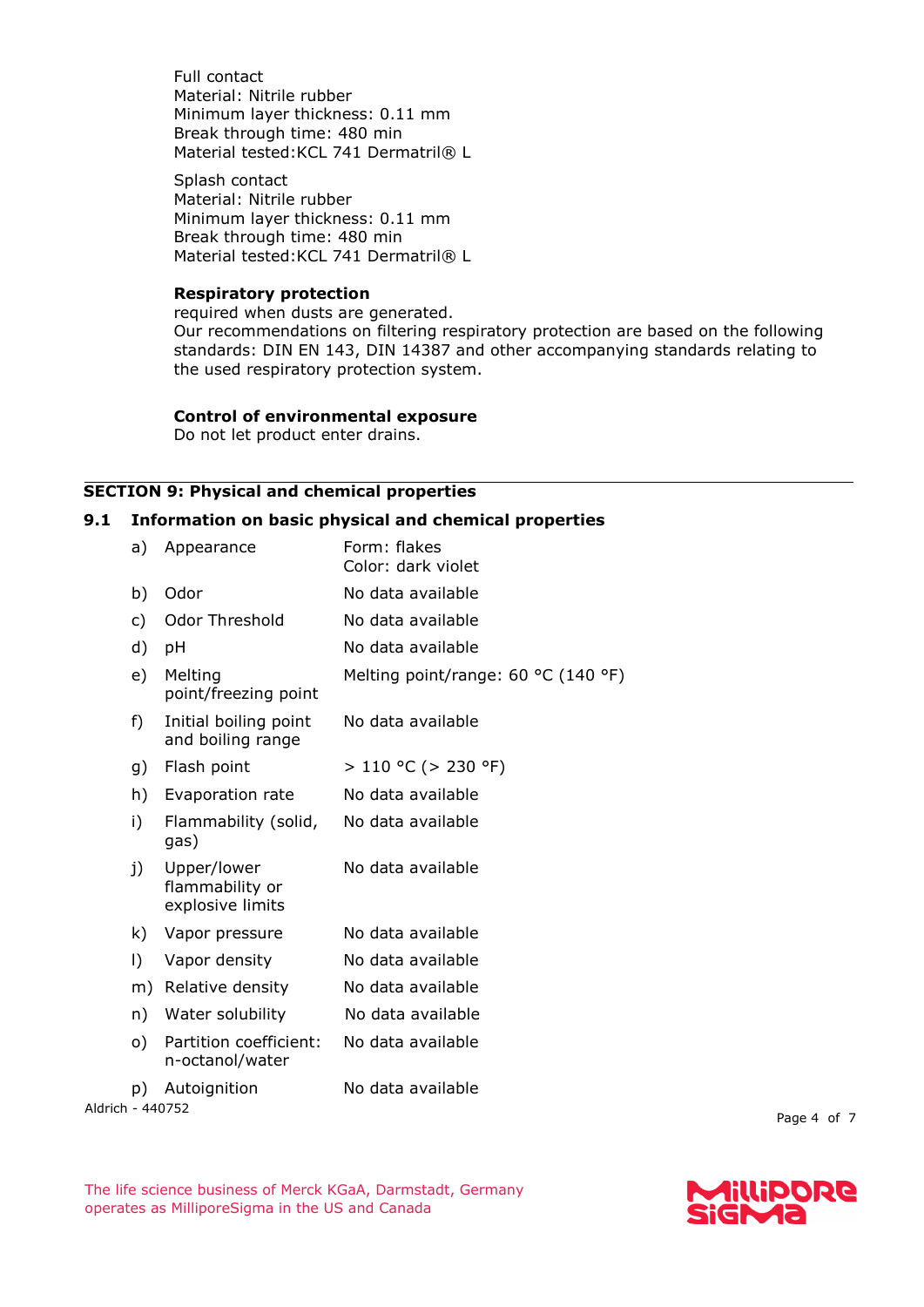temperature

- q) Decomposition temperature No data available
- r) Viscosity No data available
- s) Explosive properties No data available
- t) Oxidizing properties No data available
- **9.2 Other safety information** No data available

#### **SECTION 10: Stability and reactivity**

#### **10.1 Reactivity**

Forms explosive mixtures with air on intense heating.

A range from approx. 15 Kelvin below the flash point is to be rated as critical. The following applies in general to flammable organic substances and mixtures: in correspondingly fine distribution, when whirled up a dust explosion potential may generally be assumed.

#### **10.2 Chemical stability**

The product is chemically stable under standard ambient conditions (room temperature) .

- **10.3 Possibility of hazardous reactions** No data available
- **10.4 Conditions to avoid** Strong heating.
- **10.5 Incompatible materials** Strong oxidizing agents
- **10.6 Hazardous decomposition products** In the event of fire: see section 5

#### **SECTION 11: Toxicological information**

#### **11.1 Information on toxicological effects**

#### **Acute toxicity**

Oral: No data available Inhalation: No data available Dermal: No data available

#### **Skin corrosion/irritation** No data available

**Serious eye damage/eye irritation** No data available

**Respiratory or skin sensitization** No data available

**Germ cell mutagenicity** No data available

**Carcinogenicity**

Aldrich - 440752

Page 5 of 7

The life science business of Merck KGaA, Darmstadt, Germany operates as MilliporeSigma in the US and Canada

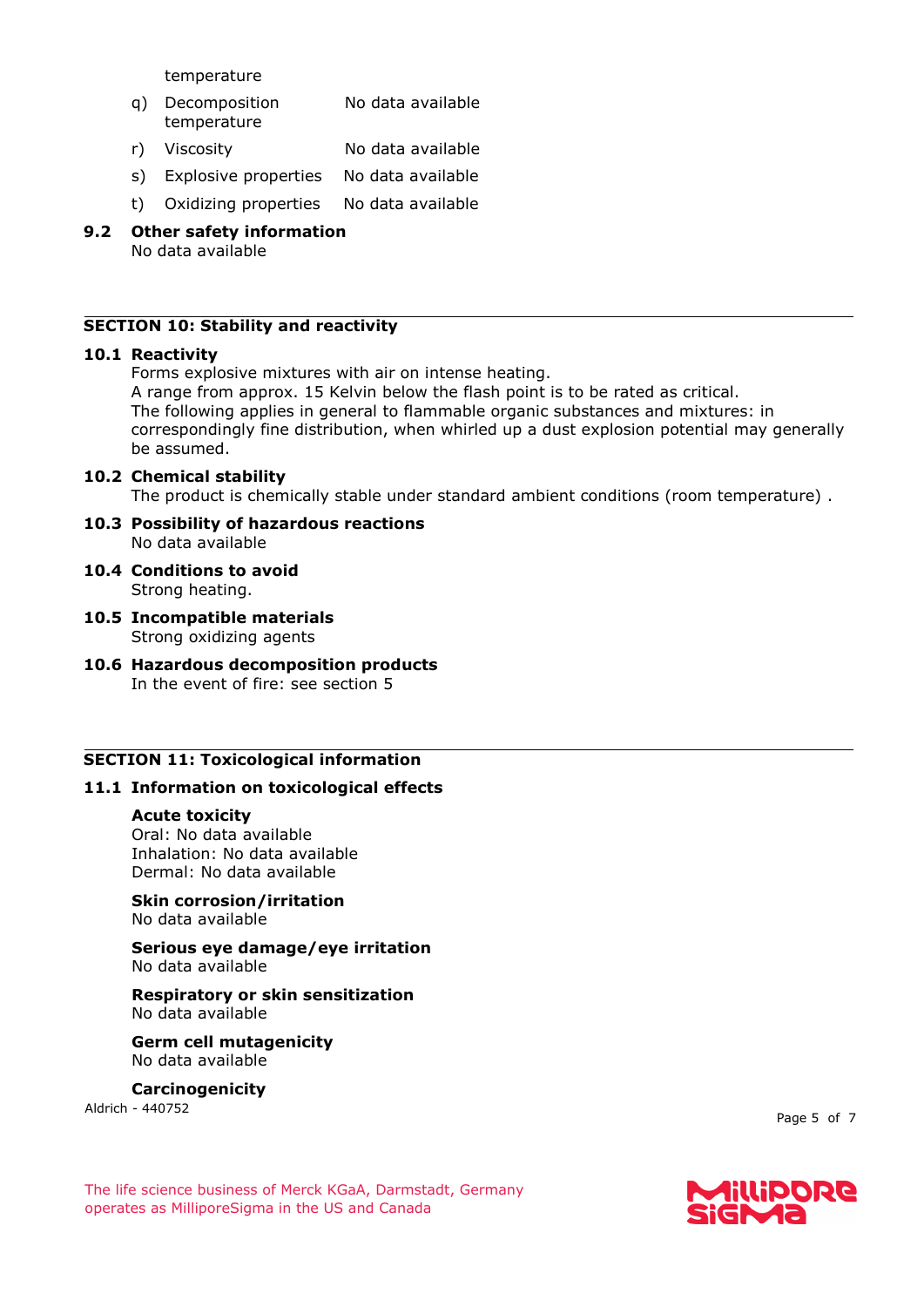- IARC: No ingredient of this product present at levels greater than or equal to 0.1% is identified as probable, possible or confirmed human carcinogen by IARC.
- NTP: No ingredient of this product present at levels greater than or equal to 0.1% is identified as a known or anticipated carcinogen by NTP.
- OSHA: No component of this product present at levels greater than or equal to 0.1% is on OSHA's list of regulated carcinogens.

#### **Reproductive toxicity**

No data available

**Specific target organ toxicity - single exposure** No data available

**Specific target organ toxicity - repeated exposure** No data available

**Aspiration hazard** No data available

#### **11.2 Additional Information**

To the best of our knowledge, the chemical, physical, and toxicological properties have not been thoroughly investigated.

#### **SECTION 12: Ecological information**

**12.1 Toxicity**

No data available

- **12.2 Persistence and degradability** No data available
- **12.3 Bioaccumulative potential** No data available
- **12.4 Mobility in soil** No data available
- **12.5 Results of PBT and vPvB assessment** PBT/vPvB assessment not available as chemical safety assessment not required/not conducted
- **12.6 Other adverse effects**

No data available

#### **SECTION 13: Disposal considerations**

#### **13.1 Waste treatment methods**

#### **Product**

Waste material must be disposed of in accordance with the national and local regulations. Leave chemicals in original containers. No mixing with other waste. Handle uncleaned containers like the product itself. See www.retrologistik.com for processes regarding the return of chemicals and containers, or contact us there if you have further questions.

Aldrich - 440752

Page 6 of 7